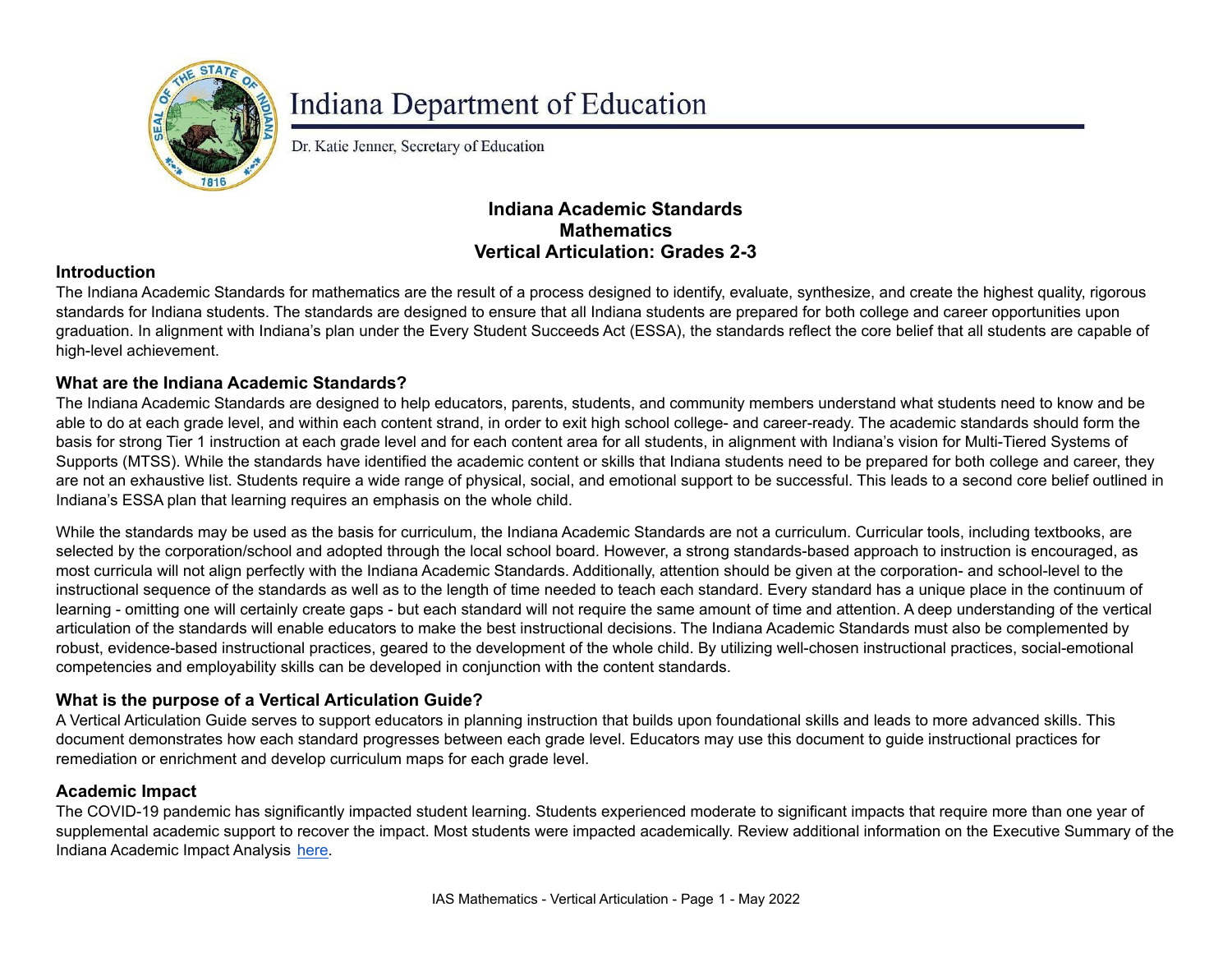| <b>Mathematics - Number Sense</b>                                                                                                                                                                                                                                                                                                                                                                                                                   |                                                                                                                                                                                                                                                                                      |
|-----------------------------------------------------------------------------------------------------------------------------------------------------------------------------------------------------------------------------------------------------------------------------------------------------------------------------------------------------------------------------------------------------------------------------------------------------|--------------------------------------------------------------------------------------------------------------------------------------------------------------------------------------------------------------------------------------------------------------------------------------|
| <b>GRADE 2</b>                                                                                                                                                                                                                                                                                                                                                                                                                                      | <b>GRADE 3</b>                                                                                                                                                                                                                                                                       |
| 2.NS.1 Count by ones, twos, fives, tens, and hundreds up to at least 1,000 from<br>any given number.                                                                                                                                                                                                                                                                                                                                                |                                                                                                                                                                                                                                                                                      |
| 2.NS.2 Read and write whole numbers up to 1,000. Use words, models,<br>standard form and expanded form to represent and show equivalent forms of<br>whole numbers up to 1,000.                                                                                                                                                                                                                                                                      | 3.NS.1 Read and write whole numbers up to 10,000. Use words, models,<br>standard form and expanded form to represent and show equivalent forms of<br>whole numbers up to 10,000.                                                                                                     |
| 2.NS.3 Plot and compare whole numbers up to 1,000 on a number line.                                                                                                                                                                                                                                                                                                                                                                                 | <b>3.NS.2</b> Compare two whole numbers up to 10,000 using $>$ , $=$ , and $\lt$ symbols.                                                                                                                                                                                            |
| 2.NS.4 Match the ordinal numbers first, second, third, etc., with an ordered set<br>up to 30 items.                                                                                                                                                                                                                                                                                                                                                 |                                                                                                                                                                                                                                                                                      |
| 2.NS.5 Determine whether a group of objects (up to 20) has an odd or even<br>number of members (e.g., by placing that number of objects in two groups of<br>the same size and recognizing that for even numbers no object will be left over<br>and for odd numbers one object will be left over, or by pairing objects or<br>counting them by twos).                                                                                                |                                                                                                                                                                                                                                                                                      |
| 2.NS.6 Understand that the three digits of a three-digit number represent<br>amounts of hundreds, tens, and ones (e.g., 706 equals 7 hundreds, 0 tens, and<br>6 ones). Understand that 100 can be thought of as a group of ten tens - called a<br>"hundred." Understand that the numbers 100, 200, 200, 400, 500, 600, 700,<br>800, 900 refer to one, two, three, four, five, six, seven, eight, or nine hundreds<br>(and zero tens and zero ones). | 3.NS.9 Use place value understanding to round two- and three-digit whole<br>numbers to the nearest 10 or 100.                                                                                                                                                                        |
| 2.NS.7 Use place value understanding to compare two three-digit numbers<br>based on meanings of the hundreds, tens, and ones digits, using >, =, and <<br>symbols to record the results of comparisons.                                                                                                                                                                                                                                             | <b>3.NS.2</b> Compare two whole numbers up to 10,000 using $>$ , $=$ , and $\lt$ symbols.                                                                                                                                                                                            |
|                                                                                                                                                                                                                                                                                                                                                                                                                                                     | 3.NS.3 Understand a fraction, 1/b, as the quantity formed by 1 part when a whole<br>is partitioned into b equal parts; understand a fraction, a/b, as the quantity formed<br>by a parts of size 1/b. [In grade 3, limit denominators of fractions to 2, 3, 4, 6, 8.]                 |
|                                                                                                                                                                                                                                                                                                                                                                                                                                                     | 3.NS.4 Represent a fraction, 1/b, on a number line by defining the interval from 0<br>to 1 as the whole, and partitioning it into b equal parts. Recognize that each part<br>has size 1/b and that the endpoint of the part based at 0 locates the number 1/b<br>on the number line. |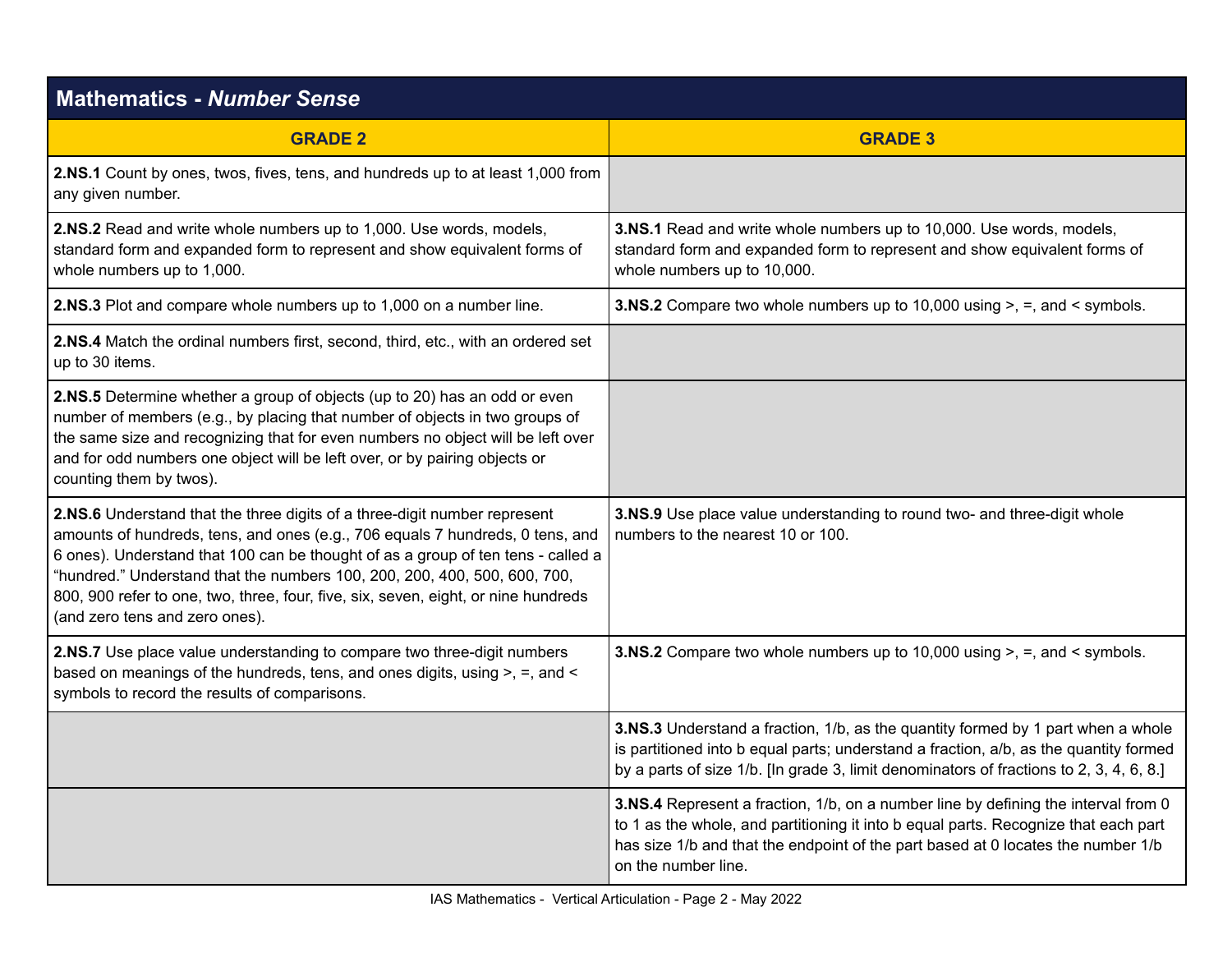| 3.NS.5 Represent a fraction, a/b, on a number line by marking off lengths 1/b from<br>0. Recognize that the resulting interval has size a/b, and that its endpoint locates<br>the number a/b on the number line.                                                                                             |
|--------------------------------------------------------------------------------------------------------------------------------------------------------------------------------------------------------------------------------------------------------------------------------------------------------------|
| <b>3.NS.6</b> Understand two fractions as equivalent (equal) if they are the same size,<br>based on the same whole or the same point on a number line.                                                                                                                                                       |
| <b>3.NS.7</b> Recognize and generate simple equivalent fractions (e.g., $1/2 = 2/4$ , $4/6 = 1/2$<br>2/3). Explain why the fractions are equivalent (e.g., by using a visual fraction<br>model).                                                                                                             |
| <b>3.NS.8</b> Compare two fractions with the same numerator or the same denominator<br>by reasoning about their size based on the same whole. Record the results of<br>comparisons with the symbols $\geq$ , $\equiv$ , or $\leq$ , and justify the conclusions (e.g., by<br>using a visual fraction model). |

| <b>Mathematics - Computation and Algebraic Thinking</b>                                                                                                                                                                                                                                                                                                                                                                                      |                                                                                                                                                                                                                                                                                                |
|----------------------------------------------------------------------------------------------------------------------------------------------------------------------------------------------------------------------------------------------------------------------------------------------------------------------------------------------------------------------------------------------------------------------------------------------|------------------------------------------------------------------------------------------------------------------------------------------------------------------------------------------------------------------------------------------------------------------------------------------------|
| <b>GRADE 2</b>                                                                                                                                                                                                                                                                                                                                                                                                                               | <b>GRADE 3</b>                                                                                                                                                                                                                                                                                 |
| 2.CA.1 Add and subtract fluently within 100.                                                                                                                                                                                                                                                                                                                                                                                                 | <b>3.C.1</b> Fluently add and subtract whole numbers within 1000 using strategies and<br>algorithms based on place value, properties of operations, and relationships<br>between addition and subtraction.                                                                                     |
| 2.CA.2 Solve real-world problems involving addition and subtraction within 100<br>in situations of adding to, taking from, putting together, taking apart, and<br>comparing, with unknowns in all parts of the addition or subtraction problem<br>(e.g., by using drawings and equations with a symbol for the unknown number to<br>represent the problem). Use estimation to decide whether answers are<br>reasonable in addition problems. | 3.AT.1 Solve real-world problems involving addition and subtraction of whole<br>numbers within 1000 (e.g., by using drawings and equations with a symbol for<br>the unknown number to represent the problem).                                                                                  |
|                                                                                                                                                                                                                                                                                                                                                                                                                                              | <b>3.AT.2</b> Solve real-world problems involving whole number multiplication and<br>division within 100 in situations involving equal groups, arrays, and<br>measurement quantities (e.g., by using drawings and equations with a symbol<br>for the unknown number to represent the problem). |
|                                                                                                                                                                                                                                                                                                                                                                                                                                              | 3.AT.3 Solve two-step real-world problems using the four operations of addition,<br>subtraction, multiplication and division (e.g., by using drawings and equations<br>with a symbol for the unknown number to represent the problem).                                                         |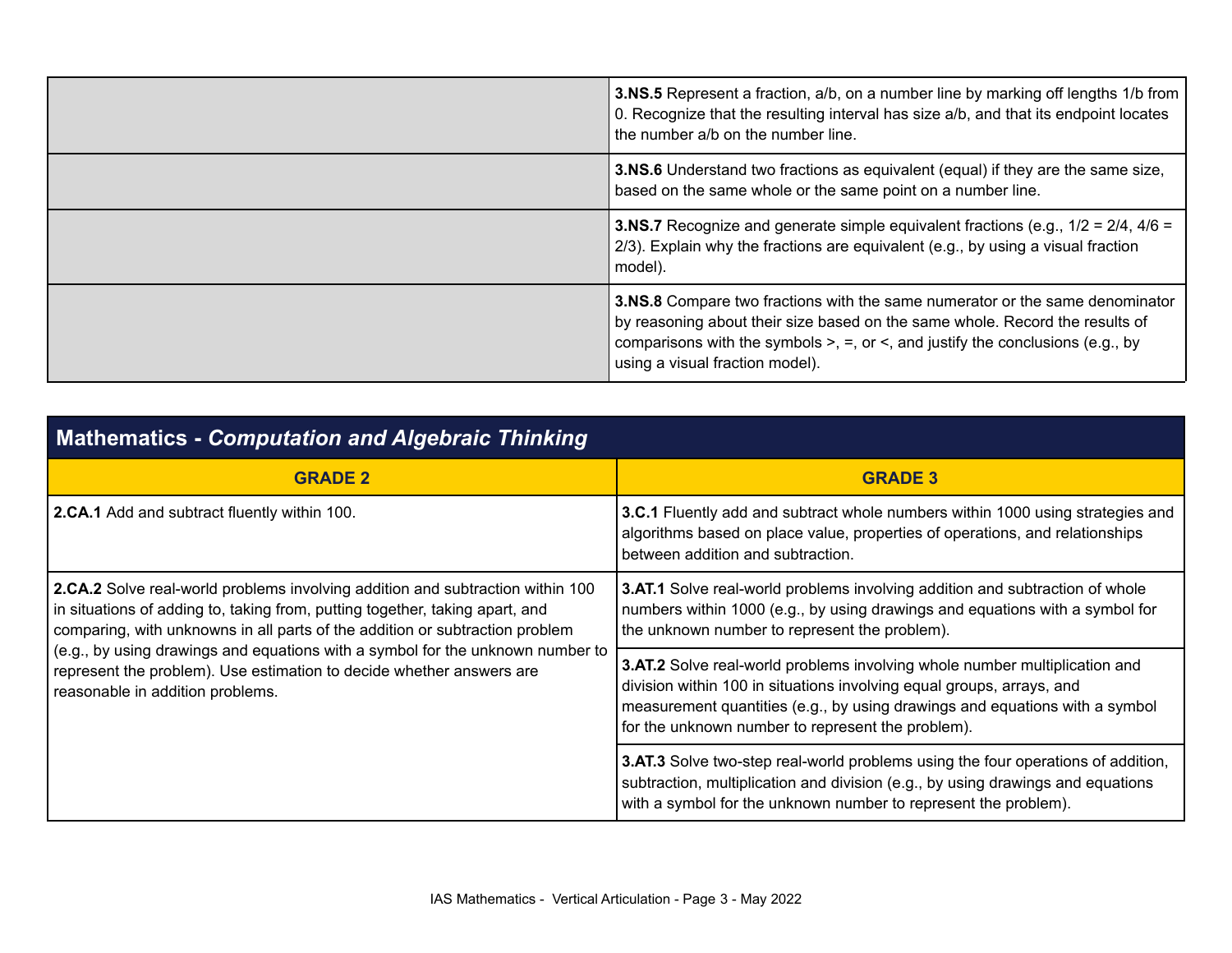| 2.CA.3 Solve real-world problems involving addition and subtraction within 100<br>in situations involving lengths that are given in the same units (e.g., by using<br>drawings, such as drawings of rulers, and equations with a symbol for the<br>unknown number to represent the problem).                                                                                                                                                                                      | 3.AT.1 Solve real-world problems involving addition and subtraction of whole<br>numbers within 1000 (e.g., by using drawings and equations with a symbol for<br>the unknown number to represent the problem).                                                                           |
|-----------------------------------------------------------------------------------------------------------------------------------------------------------------------------------------------------------------------------------------------------------------------------------------------------------------------------------------------------------------------------------------------------------------------------------------------------------------------------------|-----------------------------------------------------------------------------------------------------------------------------------------------------------------------------------------------------------------------------------------------------------------------------------------|
| 2.CA.4 Add and subtract within 1000, using models or drawings and strategies<br>based on place value, properties of operations, and/or the relationship between<br>addition and subtraction; describe the strategy and explain the reasoning used.<br>Understand that in adding or subtracting three-digit numbers, one adds or<br>subtracts hundreds and hundreds, tens and tens, ones and ones, and that<br>sometimes it is necessary to compose or decompose tens or hundreds. | 3.C.1 Fluently add and subtract whole numbers within 1000 using strategies and<br>algorithms based on place value, properties of operations, and relationships<br>between addition and subtraction.                                                                                     |
|                                                                                                                                                                                                                                                                                                                                                                                                                                                                                   | 3.AT.2 Solve real-world problems involving whole number multiplication and<br>division within 100 in situations involving equal groups, arrays, and<br>measurement quantities (e.g., by using drawings and equations with a symbol<br>for the unknown number to represent the problem). |
|                                                                                                                                                                                                                                                                                                                                                                                                                                                                                   | 3.AT.3 Solve two-step real-world problems using the four operations of addition,<br>subtraction, multiplication and division (e.g., by using drawings and equations<br>with a symbol for the unknown number to represent the problem).                                                  |
| 2.CA.5 Use addition to find the total number of objects arranged in rectangular<br>arrays with up to five rows and up to five columns; write an equation to express<br>the total as a sum of equal groups.                                                                                                                                                                                                                                                                        | 3.C.2 Represent the concept of multiplication of whole numbers with the<br>following models: equal-sized groups, arrays, area models, and equal "jumps" on<br>a number line. Understand the properties of zero and one in multiplication.                                               |
|                                                                                                                                                                                                                                                                                                                                                                                                                                                                                   | 3.AT.2 Solve real-world problems involving whole number multiplication and<br>division within 100 in situations involving equal groups, arrays, and<br>measurement quantities (e.g., by using drawings and equations with a symbol<br>for the unknown number to represent the problem). |
|                                                                                                                                                                                                                                                                                                                                                                                                                                                                                   | <b>3.AT.4</b> Interpret a multiplication equation as equal groups (e.g., interpret $5 \times 7$ as<br>the total number of objects in 5 groups of 7 objects each). Represent verbal<br>statements of equal groups as multiplication equations.                                           |
| 2.CA.6 Show that the order in which two numbers are added (commutative<br>property) and how the numbers are grouped in addition (associative property)<br>will not change the sum. These properties can be used to show that numbers<br>can be added in any order.                                                                                                                                                                                                                |                                                                                                                                                                                                                                                                                         |
| 2.CA.7 Create, extend, and give an appropriate rule for number patterns using<br>addition and subtraction within 1000.                                                                                                                                                                                                                                                                                                                                                            | 3.C.5 Multiply and divide within 100 using strategies, such as the relationship<br>between multiplication and division (e.g., knowing that $8 \times 5 = 40$ , one knows 40<br>$\div$ 5 = 8), or properties of operations.                                                              |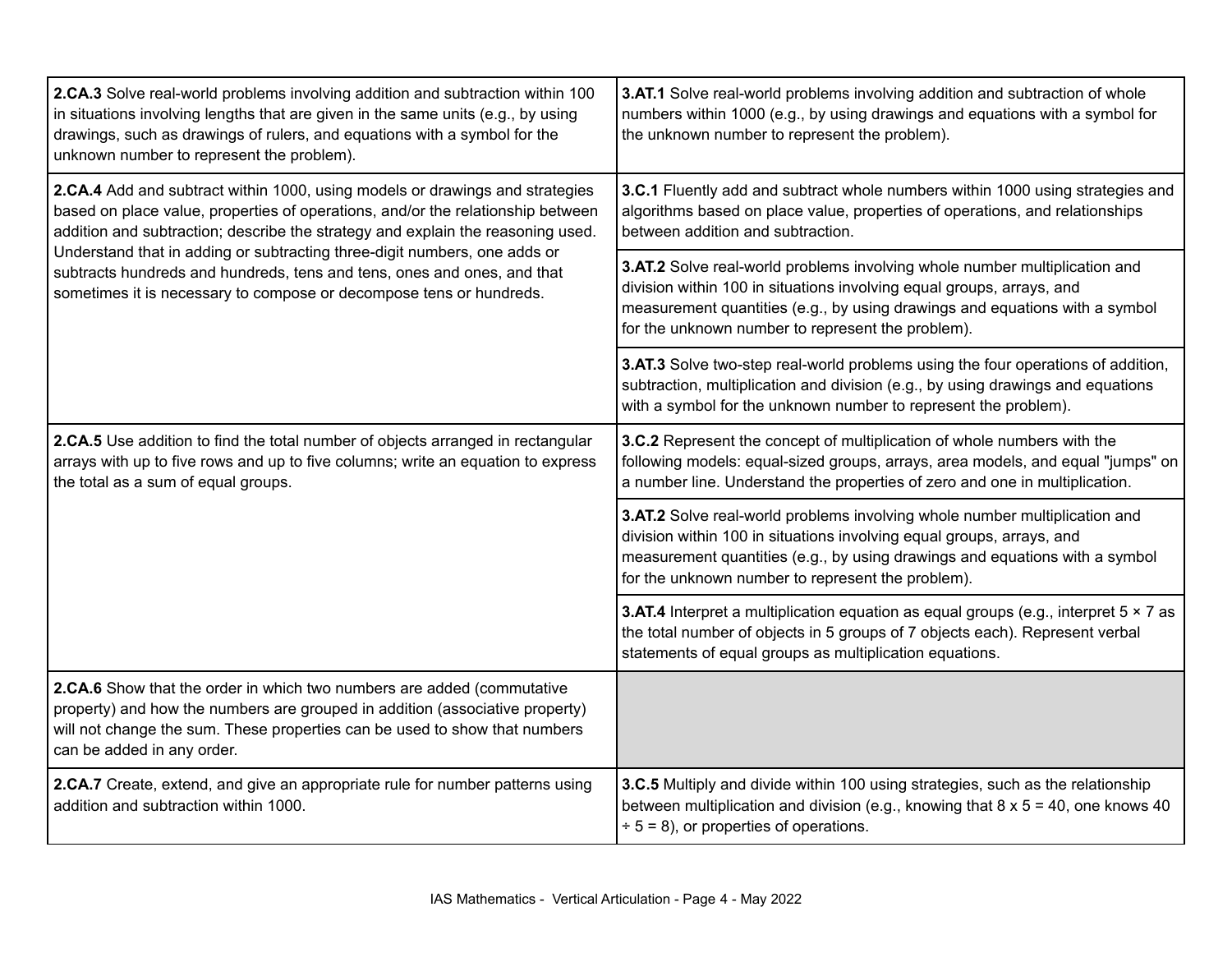|  | 3.C.6 Demonstrate fluency with multiplication facts and corresponding division<br>facts of zero to 10.                                                                                                                                                                                            |
|--|---------------------------------------------------------------------------------------------------------------------------------------------------------------------------------------------------------------------------------------------------------------------------------------------------|
|  | 3.AT.6 Create, extend, and give an appropriate rule for number patterns using<br>multiplication within 100 (including patterns in the addition table or multiplication<br>table).                                                                                                                 |
|  | <b>3.AT.5</b> Determine the unknown whole number in a multiplication or division<br>equation relating three whole numbers.                                                                                                                                                                        |
|  | 3.C.3 Represent the concept of division of whole numbers with the following<br>models: partitioning, sharing, and an inverse of multiplication. Understand the<br>properties of 0 and 1 in division.                                                                                              |
|  | <b>3.C.4</b> Interpret whole-number quotients of whole numbers (e.g., interpret $56 \div 8$<br>as the number of objects in each share when 56 objects are partitioned equally<br>into 8 shares, or as a number of shares when 56 objects are partitioned into<br>equal shares of 8 objects each). |

| <b>Mathematics - Geometry</b>                                                                                                                                                                                                                                   |                                                                                                                                                                                                                                                                                                                                                                                                                    |
|-----------------------------------------------------------------------------------------------------------------------------------------------------------------------------------------------------------------------------------------------------------------|--------------------------------------------------------------------------------------------------------------------------------------------------------------------------------------------------------------------------------------------------------------------------------------------------------------------------------------------------------------------------------------------------------------------|
| <b>GRADE 2</b>                                                                                                                                                                                                                                                  | <b>GRADE 3</b>                                                                                                                                                                                                                                                                                                                                                                                                     |
| 2.G.1 Identify, describe, and classify two- and three-dimensional shapes<br>(triangle, square, rectangle, cube, right rectangular prism) according to the<br>number and shape of faces and the number of sides and/or vertices. Draw<br>two-dimensional shapes. | <b>3.G.1</b> Identify and describe the following: cube, sphere, prism, pyramid, cone,<br>and cylinder.                                                                                                                                                                                                                                                                                                             |
|                                                                                                                                                                                                                                                                 | <b>3.G.2</b> Understand that shapes (e.g., rhombuses, rectangles, and others) may<br>share attributes (e.g., having four sides), and that the shared attributes can<br>define a larger category (e.g., quadrilaterals). Recognize and draw rhombuses,<br>rectangles, and squares as examples of quadrilaterals. Recognize and draw<br>examples of quadrilaterals that do not belong to any of these subcategories. |
| 2.G.2 Create squares, rectangles, triangles, cubes, and right rectangular prisms<br>using appropriate materials.                                                                                                                                                |                                                                                                                                                                                                                                                                                                                                                                                                                    |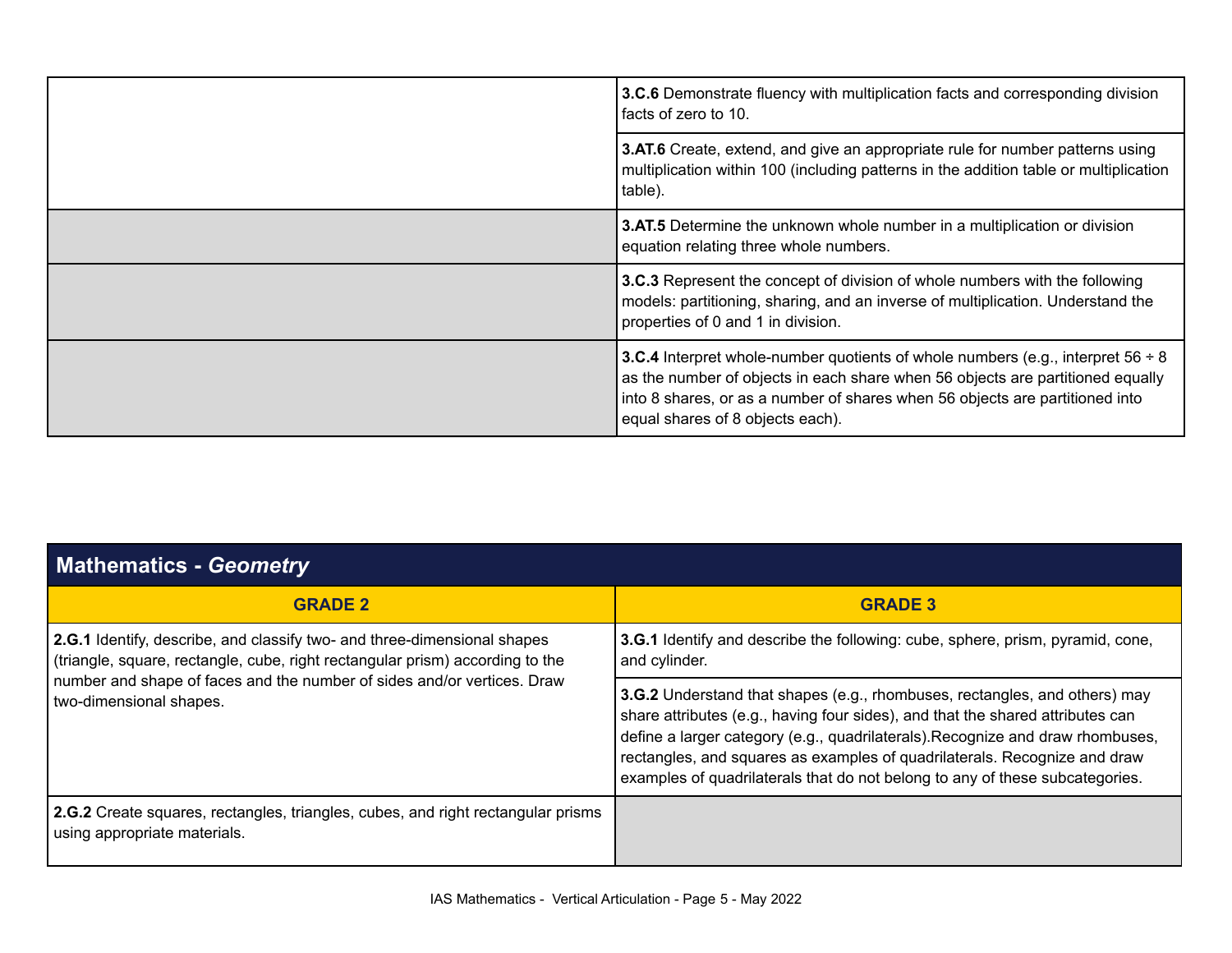| 2.G.3 Investigate and predict the result of composing and decomposing two- and<br>three-dimensional shapes.                                                                                                                                                                                                         |                                                                                                                                                                                                          |
|---------------------------------------------------------------------------------------------------------------------------------------------------------------------------------------------------------------------------------------------------------------------------------------------------------------------|----------------------------------------------------------------------------------------------------------------------------------------------------------------------------------------------------------|
| 2.G.4 Partition a rectangle into rows and columns of same-size (unit) squares<br>and count to find the total number of same-size squares.                                                                                                                                                                           |                                                                                                                                                                                                          |
| 2.G.5 Partition circles and rectangles into two, three, or four equal parts;<br>describe the shares using the words halves, thirds, half of, a third of, etc.; and<br>describe the whole as two halves, three thirds, four fourths. Recognize that<br>equal parts of identical wholes need not have the same shape. | <b>3.G.4</b> Partition shapes into parts with equal areas. Express the area of each part<br>as a unit fraction of the whole (1/2, 1/3, 1/4, 1/6, 1/8).                                                   |
|                                                                                                                                                                                                                                                                                                                     | 3.G.3 Identify, describe and draw points, lines and line segments using<br>appropriate tools (e.g., ruler, straightedge, and technology), and use these terms<br>when describing two-dimensional shapes. |

| <b>Mathematics - Measurement</b>                                                                                                                                                                                                                                                      |                                                                                                                                                                                                                                        |
|---------------------------------------------------------------------------------------------------------------------------------------------------------------------------------------------------------------------------------------------------------------------------------------|----------------------------------------------------------------------------------------------------------------------------------------------------------------------------------------------------------------------------------------|
| <b>GRADE 2</b>                                                                                                                                                                                                                                                                        | <b>GRADE 3</b>                                                                                                                                                                                                                         |
| <b>2.M.1</b> Describe the relationships among inch, foot, and yard. Describe the<br>relationship between centimeter and meter.                                                                                                                                                        | <b>3.M.1</b> Estimate and measure the mass of objects in grams (g) and kilograms<br>(kg) and the volume of objects in quarts (qt), gallons (gal), and liters (I). Add,                                                                 |
| 2.M.2 Estimate and measure the length of an object by selecting and using<br>appropriate tools, such as rulers, yardsticks, meter sticks, and measuring tapes<br>to the nearest inch, foot, yard, centimeter and meter.                                                               | subtract, multiply, or divide to solve one-step real-world problems involving<br>masses or volumes that are given in the same units (e.g., by using drawings,<br>such as a beaker with a measurement scale, to represent the problem). |
| 2.M.3 Understand that the length of an object does not change regardless of the<br>units used. Measure the length of an object twice using length units of different<br>lengths for the two measurements. Describe how the two measurements relate<br>to the size of the unit chosen. | 3.M.2 Choose and use appropriate units and tools to estimate and measure<br>length, weight, and temperature. Estimate and measure length to a quarter-inch,<br>weight in pounds, and temperature in degrees Celsius and Fahrenheit.    |
| <b>2.M.4</b> Estimate and measure volume (capacity) using cups and pints.                                                                                                                                                                                                             |                                                                                                                                                                                                                                        |
| 2.M.5 Tell and write time to the nearest five minutes from analog clocks, using<br>a.m. and p.m. Solve real-world problems involving addition and subtraction of<br>time intervals on the hour or half hour.                                                                          | 3.M.3 Tell and write time to the nearest minute from analog clocks, using a.m.<br>and p.m., and measure time intervals in minutes. Solve real-world problems<br>involving addition and subtraction of time intervals in minutes.       |